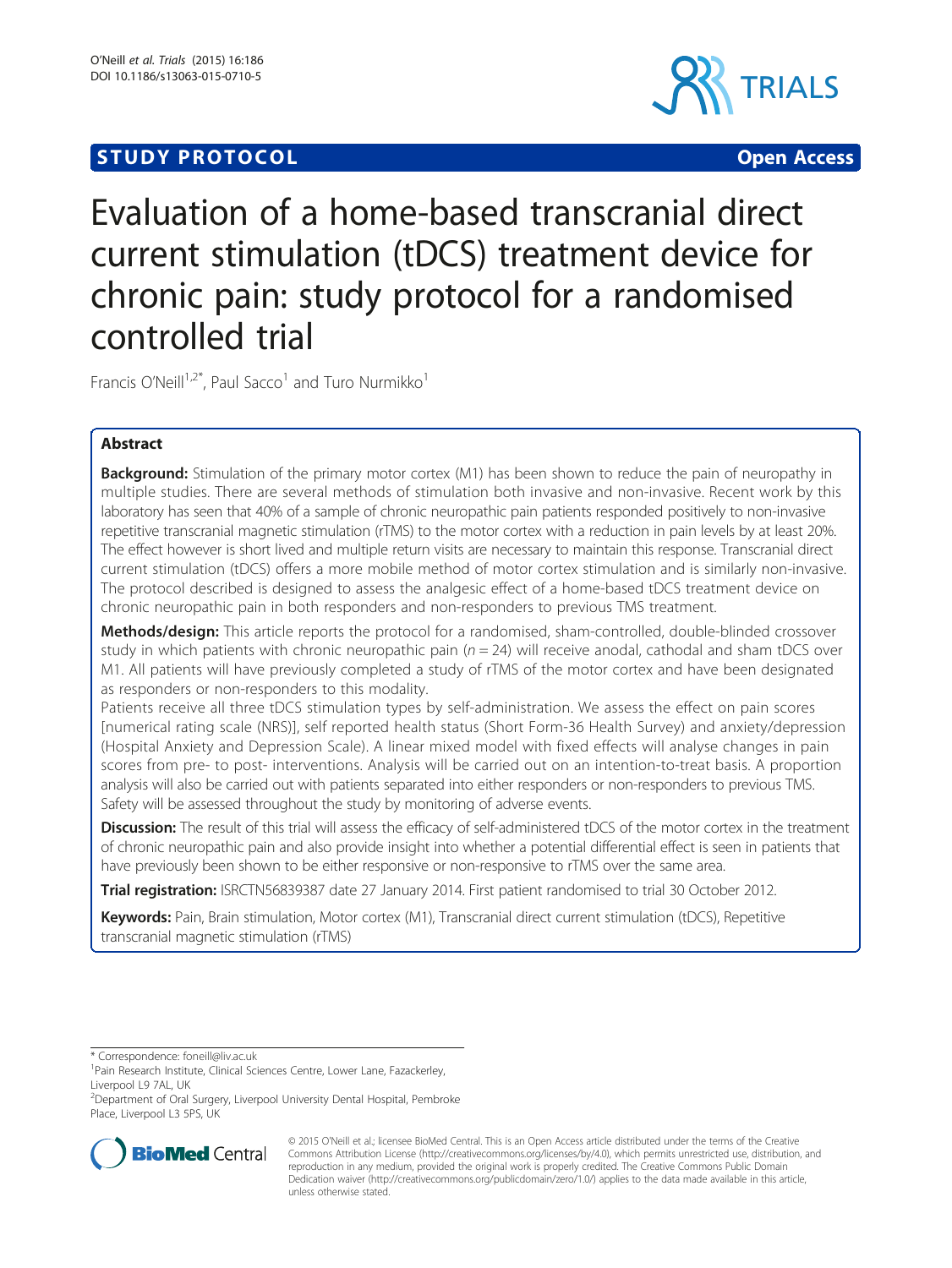### Background

Stimulation of the primary motor cortex (M1) of the brain was first shown to reduce central pain in patients by Tsubokawa et al. [\[1\]](#page-4-0) using implanted electrodes in the epidural space around the brain. More recently, noninvasive methods of cortical stimulation have been tested such as repetitive transcranial magnetic stimulation (rTMS) and transcranial direct current stimulation (tDCS) [\[2](#page-4-0)].

Previous research in our laboratory has shown that approximately 40% of chronic pain patients obtained at least 20% improvement in pain scores following high-frequency rTMS of the M1 motor cortex [\[3\]](#page-4-0) lasting for approximately 2 weeks consistent with other rTMS studies [\[4,5](#page-4-0)]. The effect seems to be maintained as long as rTMS sessions continue, but this requires frequent attendances by patients. The proposed study is based on the hope that tDCS could offer an alternative method for cortical stimulation in this group of patients. As portable tDCS devices have become available, patients/carers can be trained in its application and patients may use these at home without the need for regular visits to our laboratory. If proven sufficiently effective, tDCS could offer an economical and convenient way of delivering cortical stimulation for pain relief.

tDCS involves the application of a low-amplitude constant electric current to the scalp, a proportion of which enters the skull to affect cortical activity in the brain. It does not directly induce action potentials in neurons but rather alters the membrane potential and thus influences the excitability of these cells [[6,7\]](#page-4-0). Typically it is applied via two electrodes, an anode and a cathode, with the current travelling from anode to cathode. The polarity however can be changed by reversing the electrode position. Anodal stimulation of the scalp overlying the cortex results in increased excitability of this cortical area whilst cathodal stimulation has the opposite effect [[8\]](#page-4-0).

It has been shown to be effective in the treatment of various conditions including motor function recovery following stroke, reduced epileptiform discharges in epilepsy, mood elevation in depression and improvement of motor function in Parkinson's disease [[9-12\]](#page-4-0).

Several studies have also shown it reduces the perception of acute pain [\[13,14](#page-4-0)] and experimentally induced acute pain in healthy volunteers [[15,16](#page-4-0)] and in postoperative pain [\[17\]](#page-4-0). In chronic pain conditions that are refractory to medical treatment, anodal tDCS stimulation has been shown to reduce pain (at least in the short term) in fibromyalgia [\[18,19\]](#page-5-0), pelvic pain [\[20](#page-5-0)], cancer pain [[21](#page-5-0)] and spinal cord injury [\[22,23](#page-5-0)], although in spinal cord injury pain recent studies have not replicated positive results [[24](#page-5-0)]. In a crossover trial where volunteers were exposed to both anodal and sham tDCS over the M1 motor cortex hand area, Antal et al. [\[25](#page-5-0)] demonstrated a reduction in chronic pain scores and a normalisation of intra-cortical inhibition. These effects persist for several weeks after

treatment and may reflect long-term plastic changes at neuronal synapses [\[26-29\]](#page-5-0).

tDCS of the motor cortex also influences the activity of areas distant to the site of stimulation and this is probably achieved through inter-neuronal connections between these sites [[30](#page-5-0)]. This is supported by imaging studies in humans, indicating that cortical stimulation reduces pain by modulating activity in networks of brain areas involved in pain processing, such as the thalamus or by facilitating descending pain inhibitory mechanisms [[31-34](#page-5-0)]. Side effects are uncommon and relatively minor (mostly headache, itch and skin redness) and it is considered a very safe form of treatment with a few contraindications [\[35](#page-5-0)-[37\]](#page-5-0).

#### Aims

The main aim of this study will be to determine the efficacy of home-based tDCS treatment in two chronic neuropathic pain patient populations: responders and non-responders to rTMS. The hypothesis is that those patients who have previously responded to rTMS will also respond to tDCS while non-responders may not. To test this hypothesis TMS responders will be subjected to three different types of tDCS: anodal, cathodal and sham tDCS. In addition, there remains a possibility that tDCS may show efficacy even in those patients who previously have not responded to rTMS. Therefore, non-responders will be subjected to the same three modes of stimulation as responders.

#### Methods/Design

Ethical approval for this study was granted from the National Research Ethics Committee REC reference 12/ EE/0315.

#### Patient selection

Patients will be selected based on response to previous treatment with rTMS for chronic pain, i.e., all subjects, both responders and non-responders from previous rTMS studies, will be invited to participate. All subjects shall be informed of the purpose of the experiment and written consent to enter the study will be obtained prior to entering the study by the principal investigator.

#### Inclusion criteria

Inclusion criteria include (1) age between 18–85 years; (2) stable analgesic medication for the prior month; (3) mean pain levels ≥4 out 10 on VAS for pain during the 1-week run-in phase, based on patient diary; (4) willingness to take part; (5) ability to consent; (6) previously had a minimum of five sessions of TMS for pain, and can be named as a "responder" or "non-responder" where the responder reports a weekly average pain reduction of 20% on an NRS of 0–10, following five rTMS sessions.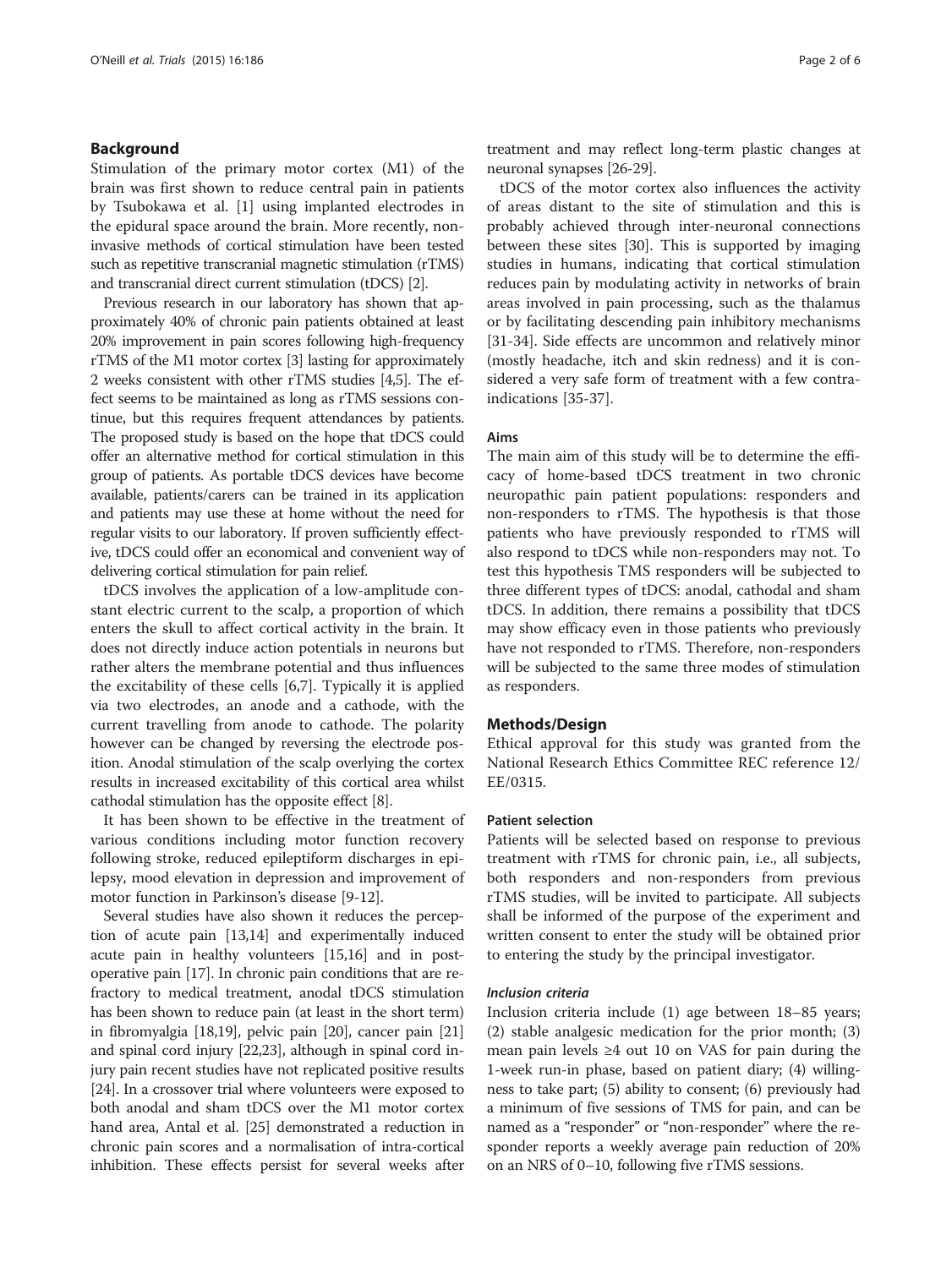#### Exclusion criteria

Exclusion criteria are (1) severe pain of other origin, e.g. musculoskeletal pain that in the opinion of the investigator may interfere with the reporting of the neuropathic pain being targeted; (2) metal implants/coils/ electronic devices; (3) drug or alcohol abuse; (4) pregnancy; (5) psychiatric or psychological disorders; (6) epilepsy; (7) inability to understand instructions or operate equipment; (8) high-dose opioids; (9) uncontrolled medical conditions (e.g. active cancer, uncontrolled renal, pulmonary or cardiac disease). (As the patients recruited have passed the stringent rTMS study entry criteria, these restrictions are unlikely to prevent many entering.) Patients were diagnosed with neuropathic pain, according to the new classification [[38](#page-5-0)]. Two specialists (neurologist, pain specialist) had to agree on the diagnosis. Alcohol and drug abuse was ruled out during the interview and review of medical records.

#### Study design

This study will be a randomised, double-blind, double cross-over, sham-controlled trial. Three stimulation modes will be compared: anodal, cathodal and sham stimulation.

Twelve responders and 12 non-responders to rTMS will be randomly assigned to receive anodal, cathodal or sham stimulation as their first treatment session.

# Randomisation

Randomisation will be done by a research clerk not otherwise involved in the study. Computer-generated numbers will be used to create the participant numbers and order lists. The latter will be placed in a numbered opaque envelope and sealed. The copy of the order lists and participant numbers is kept by the research clerk.

#### Initial and follow-up assessments

The initial and follow-up assessments will include a record of (1) handedness (not in follow-up assessments); (2) NRS for pain, including measurements for overall daily pain severity, unpleasantness of pain and severity of paroxysmal pain attacks if present. Pain diaries will be filled out daily for 1 week at baseline and for 14 days beginning at each stimulation period [\[39](#page-5-0)]. (3) Health status will be assessed by the Short Form 36 Health Survey (SF-36) [\[39\]](#page-5-0). (4) Anxiety and depression will be assessed by the hospital anxiety and depression scale (HADS) [[40\]](#page-5-0), as well as (5) the mini-mental state examination [[41\]](#page-5-0) and (6) patient experience of equipment use, including convenience and adverse effects [\[39\]](#page-5-0). Patients are given contact details of medically qualified personnel to contact in case of serious side effects. These will be reported descriptively.

#### Determination of the stimulation site

The stimulation site will be the same as used during previous TMS treatments. In practice, this will mean placing the anodal/cathodal electrode over the primary motor or premotor cortex contralateral to the pain. All patients have previously had an MRI of the brain and their localisation on the scalp of the previous TMS treatment can be easily obtained using the brain navigation system associated with the PRI TMS device (eXimia, Nextsim, Helsinki, Finland). In the few cases where this is not possible, the location will be based on bony landmarks as advised by Fregni et al. [\[10](#page-4-0)]. In those cases where multiple sites were stimulated using TMS, the site of best response will be chosen.

Direct current will be delivered from a battery-driven, constant current stimulator (Magstim HDCStim stimulator, The Magstim Co., Whitland, UK) using saline-soaked surface sponge electrodes  $(5 \times 5 \text{ cm})$  placed over the previously identified area to target the motor cortex (M1) and over the contralateral supraorbital area. The device will be worn for 20 min each day for 5 days consecutively beginning on the first day of their visit. During active treatment the current delivered will be 1.4 mA with a size  $25 \text{ cm}^2$ electrode. (Changing the direction of the current will result in either anodal or cathodal stimulation with the M1 stimulation being the determinant of which mode is being used.) All subjects are asked to remain non-active during this time and engage in either light reading/watching television or listening to the radio.

# Sham intervention

For sham stimulation, the electrodes are placed in the same positions as for anodal M1 stimulation; however, a constant current of 1.4 mA is only delivered for 30 s (10-s ramp on). During active tDCS treatment, subjects typically report tingling sensations under the electrodes, which rapidly fade [\[37](#page-5-0)]. Our sham intervention is therefore designed to provide an initial period of tingling so similar sensations are perceived during active and sham tDCS protocols. This sham protocol has been used by previous investigators [\[22,42\]](#page-5-0). Data and instructions on the device display are identical in active and sham settings. Patients will be asked if they can guess the order of stimulation or if they identify any differences in stimulation sessions. This guess will be checked against the actual stimulation order after unblinding.

A research assistant (not otherwise connected with the study) will set the stimulation characteristics as indicated by the information in a sealed envelope opened at the patient visit (anodal/cathodal/sham). This will be repeated at the two subsequent visits. The mode of stimulation is not revealed to the patient or investigators.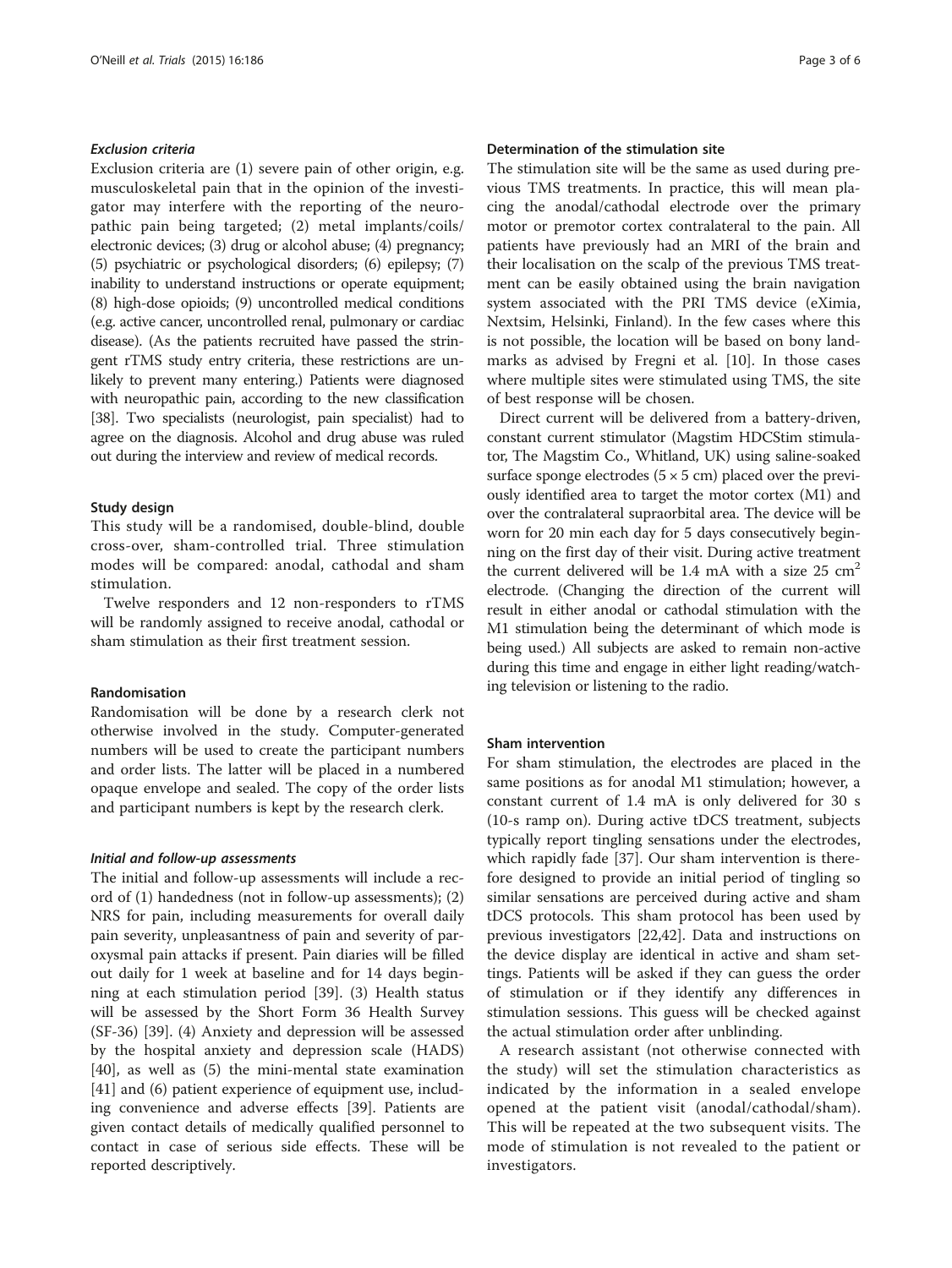# Patient-administered stimulation

At the first visit subjects are measured up for individually fitted headband locators for electrode placement. Headbands are measured and marked relative to ear tragi, the nose and midline of scalp. A separate occipital band ensures the locator headband cannot slip from its position. Anodal and cathodal electrodes are differently coloured (red and black) and the patient is shown which way around they should be placed. Once fitted, subjects are shown how to position the headbands reproducibly and instructed on how to position the band markers relative to the anatomical landmarks described. Patients are then asked to demonstrate this to the investigator and feedback given until electrodes are correctly and reproducibly positioned. Photographs and measurements are taken in case of the need for reference at home and all instructions are given to the patient in writing also. In this patient information leaflet subjects are informed of potential side effects such as tingling, burning sensation, dizziness, headache, nausea and phosphenes while switching the device on or off abruptly. Electrode placement is re-checked at the beginning of each treatment block.

Programming of devices requires a dedicated programmer with security code access. Overriding or manual reprogramming is not available to patients.

#### Study flow

The study will have five phases. At baseline (visit 0, one of their rTMS treatment visits), the patient is given a short presentation of how the tDCS device is used with one of the investigators being the substitute patient. The patient will then receive the Patient Information Sheet and Pain diary. If they wish to join the study they will contact the Research Clerk after having read the information after a minimum of 24 h. The Research Clerk will provide the appointment for visit 1, advising the patient to fill in the pain diary over a minimum of 7 days. At visit 1, eligibility will be determined (as per inclusion and exclusion criteria). Provided they are eligible patients will be recruited and consented. The patient and carer/ partner will then be shown how to apply the tDCS device, and the patient will then try it on themselves, with the help of the carer/partner if necessary. The first trial stimulation will be carried out according to the randomisation order by the research assistant. The investigators will then confirm that the patient and carer/partner have understood all details of the stimulation. Following instructions regarding the daily use of the device, a further pain diary is supplied and a subsequent visit agreed in 2 weeks' time. At this visit (visit 2), the patient will return the pain diary and will surrender the tDCS device. The third visit (3) will be arranged for a further 4 weeks' time (wash-out period); during the interim a daily pain diary will be kept. At visit 3, the tDCS device will be returned to the patient, and a

new stimulation mode will be selected by the research assistant as per the randomisation order. After 2 weeks (visit 4), the tDCS device will again be surrendered to the investigators and the second wash-out period of 4 weeks with diary keeping started. At visits 5 and 6, tDCS device will be received and later surrendered by the patient as during previous treatment arms. The final visit (7) will happen in a further 2 week's time.

In the case of patients who wish to continue, the tDCS device will be given him/her for regular daily use and visits agreed at 1 month, 3 months, 6 months and 12 months. Before each visit, they are asked to keep a 1-week pain diary to assess their mean pain level.

#### Evaluation of tDCS delivery

#### Primary and secondary outcome measures

The primary outcome measure will be the mean daily pain intensity during each mode of tDCS. Secondary outcome measures will be change in hospital anxiety and depression scale (HADS), mini mental state examination and the general health survey (SF 36). Monitoring of device usage will also be recorded, along with patient experience of using the device. At the end of each treatment the device will be returned and interrogated to record actual date, time, duration and number of stimulations delivered and if stimulations were successful.

#### Sample size calculations

As this is a pilot study, it is based on an opportune sample of 24 patients who have previously undergone rTMS and expressed willingness to take part in the study. No formal power calculations have therefore been carried out. If, however, 8/12 responders receiving anodal tDCS report a beneficial effect [weekly mean reduction of 30% or 2 units on NRS (0–10) from tDCS] and just 2/12 of non-responders do the same, this itself would give a statistical significance of  $p = 0.036$  (two-tailed Fisher's exact test). Other results would yield important data for future studies (see below).

#### Statistical analysis

A linear mixed model will be formed with fixed effects of mode of tDCS, treatment sequence, responder group and treatment period, and the random effect as patient (nested in sequence); the model will be first fitted with the pain intensity data. All patients will be included and all pairwise comparisons will be made with the estimated contrast from this model. Secondary continuous outcome measures will be analysed in the same way as the primary endpoint. Baseline covariates will be incorporated as standard fixed effects but the sensitivity of the results to other ways of incorporating baseline information will be assessed [\[43\]](#page-5-0). This information will be used to inform future studies. Where required, change in pain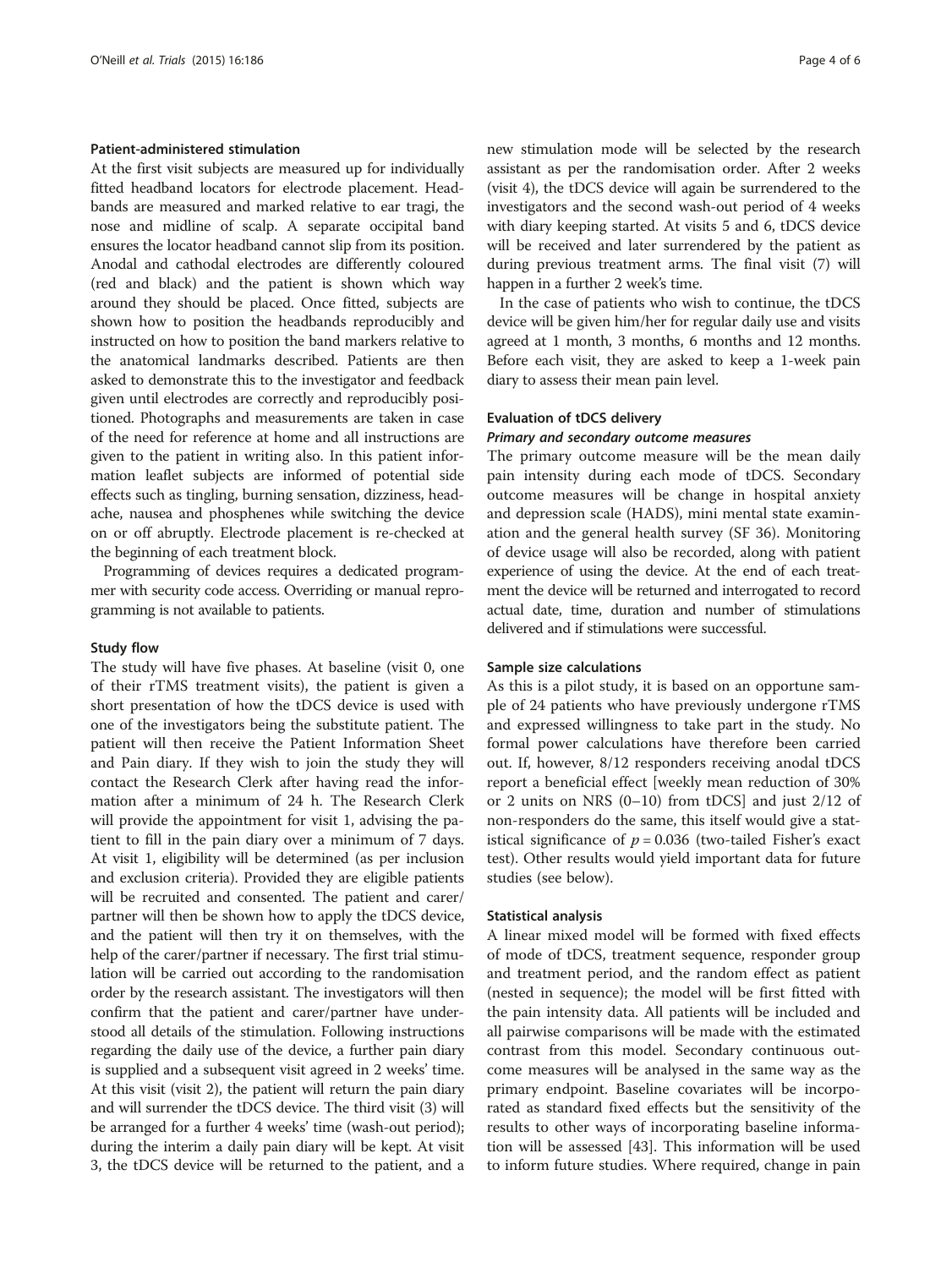<span id="page-4-0"></span>scores pre-post each treatment period will be calculated as the difference between pain during run-in baseline and pain over 3 consecutive weeks following tDCS treatment. Analysis will be performed using Stata software (StataCorp, Stata Statistical Software, College Station, TX: StataCorp LP). A proportion analysis will also be carried out with patients separated into responders and non-responders and their response rated as positive (pain reduction from run-in baseline of at least 2 units on VAS 0–10, or 30%) and negative (pain relief less) and analysis carried out separately for the three different tDCS treatments.

# **Discussion**

With the effectiveness of non-invasive M1 stimulation recently demonstrated there has been a call from patients to facilitate more convenient forms of this therapy. It has been in direct response to this patient lead call that the present exploration of home-based non-invasive tDCS of M1 has been devised. Self-administration of tDCS obviously has both advantages and disadvantages. While it may not confer the same accuracy and consistency as clinic-based, professionally administered stimulation sessions, it does reflect the necessity for patients to be able to administer this type of therapy in the convenience of their own home. It is recognised that there will be limitations on the ability to control timing of stimulus applications and there may be some variability in technique. However, all subjects will be thoroughly briefed in the correct positioning of electrode placement and measurements will be made against previously taken MRI scans and navigated TMS data. These measurements are transferred on to securely locating headbands that are fitted individually to each patient. Each subject is observed while placing the electrodes on a number of occasions to ensure correct technique. The study described is very much a real-world test of both the effectiveness and practicality of using tDCS in this patient population, with a method of delivery that is based on other portable home-use devices such as transcutaneous electrical nerve stimulation, which has been in use for several years, albeit with varying success. If a positive effect is demonstrated it may represent an important cost-efficient option for non-invasive motor cortex stimulation in the treatment of chronic pain.

# Trial status

This trial is on-going and actively enrolling.

#### Abbreviations

tDCS: Transcranial direct current stimulation; rTMS: Repetitive transcranial magnetic stimulation; NRS: Numerical rating scale.

#### Competing interests

The authors declare that they have no competing interest.

#### Authors' contributions

All authors made important intellectual contributions. TN, PS and FO'N conceived and designed the study protocol and wrote the manuscript. All authors have read and approved the final version of the manuscript.

#### Acknowledgments

We would like to thank Dan Lythgoe who helped design the study protocol and statistical analysis. This study is funded by a TC White Young Investigator Award from The Royal College of Physicians and Surgeons of Glasgow (awarded to FO'N for the specific project) and by the Pain Relief Foundation, Liverpool, UK. The contribution of salaries for TN and PS is supported by the Pain Relief Foundation and FO'N through an NIHR Clinical Lectureship.

#### Received: 16 May 2014 Accepted: 8 April 2015 Published online: 23 April 2015

#### References

- 1. Tsubokawa T, Katayama Y, Yamamoto T, Hirayama T, Koyama S. Chronic motor cortex stimulation in patients with thalamic pain. J Neurosurg. 1993;78:393–401.
- 2. O'Connell NE, Wand BM, Marston L, Spencer S, Desouza LH. Non-invasive brain stimulation techniques for chronic pain. Cochrane Database Syst Rev. 2014;4:CD008208–8.
- 3. Nurmikko TJ, MacIver K, Bresnahan R, Sacco P. Repetitive transcranial magnetic stimulation (rTMS) of motor cortex in neuropathic pain – the impact of choice of target site. 15th World Congress on Pain, Buenos Aires, October 6–12, 2014.
- 4. Lefaucheur J-PJ, Drouot XX, Ménard-Lefaucheur II, Keravel YY, Nguyen J-PJ. Motor cortex rTMS in chronic neuropathic pain: pain relief is associated with thermal sensory perception improvement. J Neurol Neurosurg Psychiatr. 2008;79:1044–9.
- 5. Lefaucheur JP, Drouot X, Menard-Lefaucheur I, Zerah F, Bendib B, Cesaro P, et al. Neurogenic pain relief by repetitive transcranial magnetic cortical stimulation depends on the origin and the site of pain. J Neurol Neurosurg Psychiatr. 2004;75:612–6.
- 6. Bindman LJ, Lippold OC, Redfearn JW. The action of brief polarizing currents on the cerebral cortex of the rat (1) during current flow and (2) in the production of long-lasting after-effects. J Physiol. 1964;172:369–82.
- 7. Creutzfeldt OD, Fromm GH, Kapp H. Influence of transcortical d-c currents on cortical neuronal activity. Exp Neurol. 1962;5:436–52.
- 8. Nitsche MA, Cohen LG, Wassermann EM, Priori A, Lang N, Antal A, et al. Transcranial direct current stimulation: State of the art 2008. Brain Stimul. 2008;1:206–23.
- 9. Fregni F, Boggio PS, Mansur CG, Wagner T, Ferreira MJL, Lima MC, et al. Transcranial direct current stimulation of the unaffected hemisphere in stroke patients. Neuroreport. 2005;16:1551–5.
- 10. Fregni F, Thome-Souza S, Nitsche MA, Freedman SD, Valente KD, Pascual-Leone A. A controlled clinical trial of cathodal DC polarization in patients with refractory epilepsy. Epilepsia. 2006;47:335–42.
- 11. Fregni F, Boggio PS, Nitsche MA, Marcolin MA, Rigonatti SP, Pascual-Leone A. Treatment of major depression with transcranial direct current stimulation. Bipolar Disord. 2006;8:203–4.
- 12. Fregni F, Boggio PS, Santos MC, Lima M, Vieira AL, Rigonatti SP, et al. Noninvasive cortical stimulation with transcranial direct current stimulation in Parkinson's disease. Mov Disord. 2006;21:1693–702.
- 13. Antal A, Brepohl N, Poreisz C, Boros K, Csifcsak G, Paulus W. Transcranial direct current stimulation over somatosensory cortex decreases experimentally induced acute pain perception. Clin J Pain. 2008;24:56–63.
- 14. Csifcsak G, Antal A, Hillers F, Levold M, Bachmann CG, Happe S, et al. Modulatory effects of transcranial direct current stimulation on laser-evoked potentials. Pain Med. 2009;10:122–32.
- 15. Boggio PS, Zaghi S, Lopes M, Fregni F. Modulatory effects of anodal transcranial direct current stimulation on perception and pain thresholds in healthy volunteers. Eur J Neurol. 2008;15:1124–30.
- 16. Borckardt JJ, Bikson M, Frohman H, Reeves ST, Datta A, Bansal V, et al. A pilot study of the tolerability and effects of high-definition transcranial direct current stimulation (HD-tDCS) on pain perception. J Pain. 2012;13:112–20.
- 17. Borckardt JJ, Romagnuolo J, Reeves ST, Madan A, Frohman H, Beam W, et al. Feasibility, safety, and effectiveness of transcranial direct current stimulation for decreasing post-ERCP pain: a randomized, sham-controlled, pilot study. Gastrointest Endosc. 2011;73:1158–64.